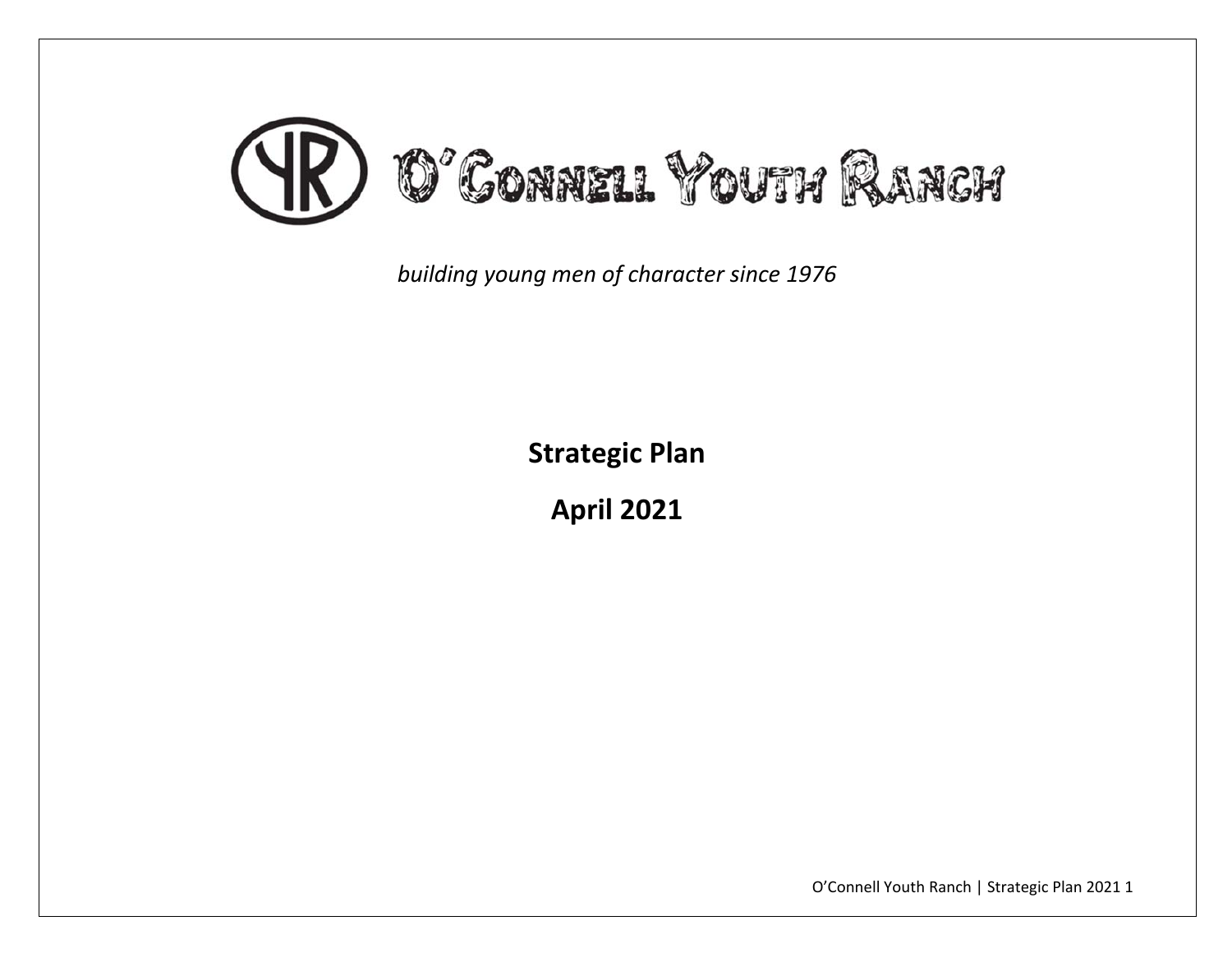# **Strategic Plan**

**Section 1: Background**

**Section 2: Mission Statement**

**Section 3: Vision Statement**

**Section 4: Values**

**Section 5: Internal and External Analysis**

**Section 6: Action Plan**

**Section 7: Recommendations**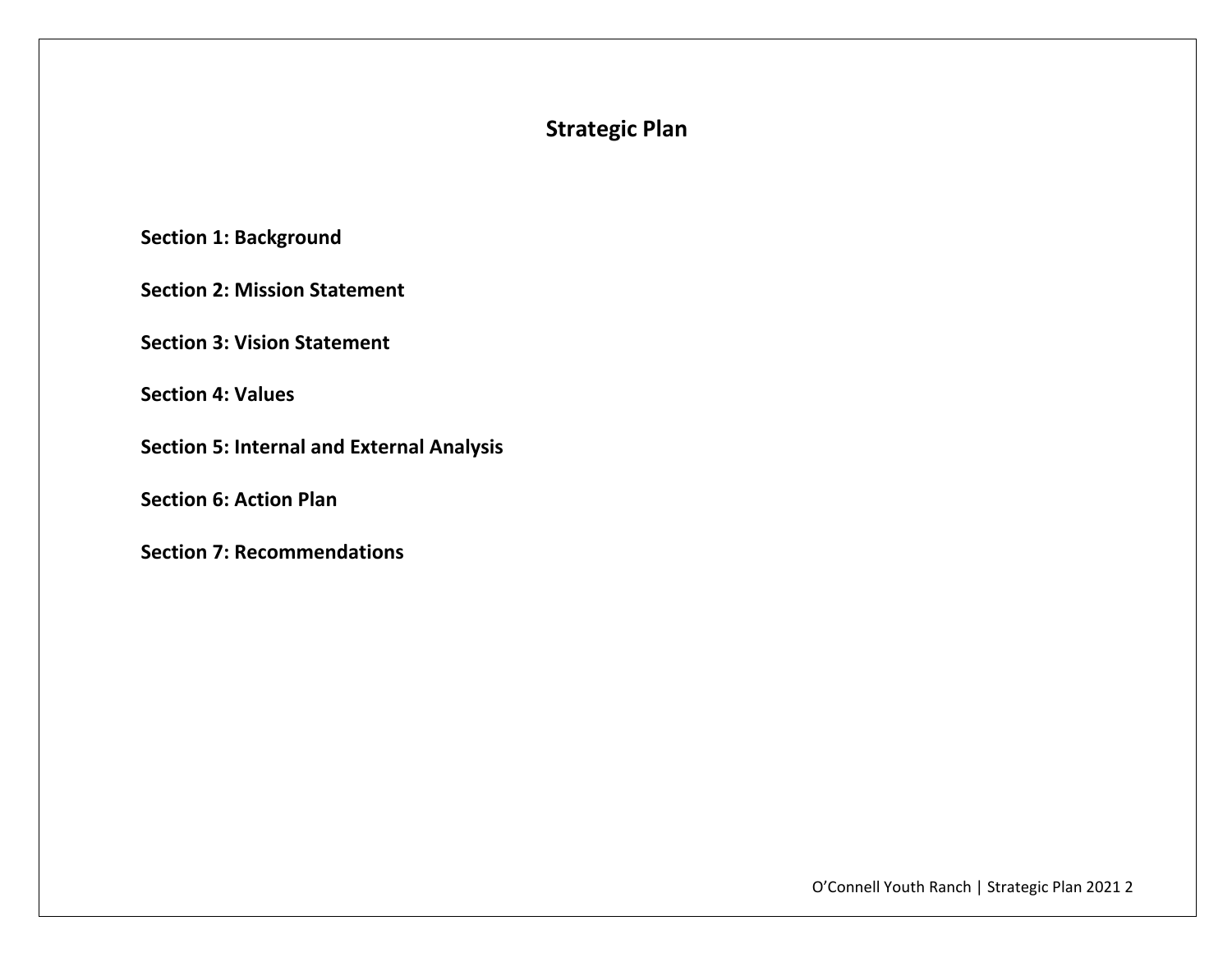### **Background**

O'Connell Youth Ranch (referred to as OYR or 'the Ranch') was established in 1975 through <sup>a</sup> generous land grant from Mrs. Elsie O'Connell and her late husband, Dan. It is located on the east side of Lawrence, Kansas on 125 acres of beautiful farmland. The first Ranch house was opened in 1978 and two others have followed. OYR is <sup>a</sup> non‐profit organization, fully licensed and approved by the Kansas Department for Children and Families. The case coordinators and house parents are dedicated professionals trained to help youth, ages six to eighteen. The impact of the services provided at the Ranch touches all of Kansas.

## **SECTION 2**

### **Mission Statement**

OYR is <sup>a</sup> home‐like environment that gives young men with unique challenges <sup>a</sup> safe place to grow in their personal development, relational abilities, and foundational life skills so that they may engage positively with the world outside of the Ranch.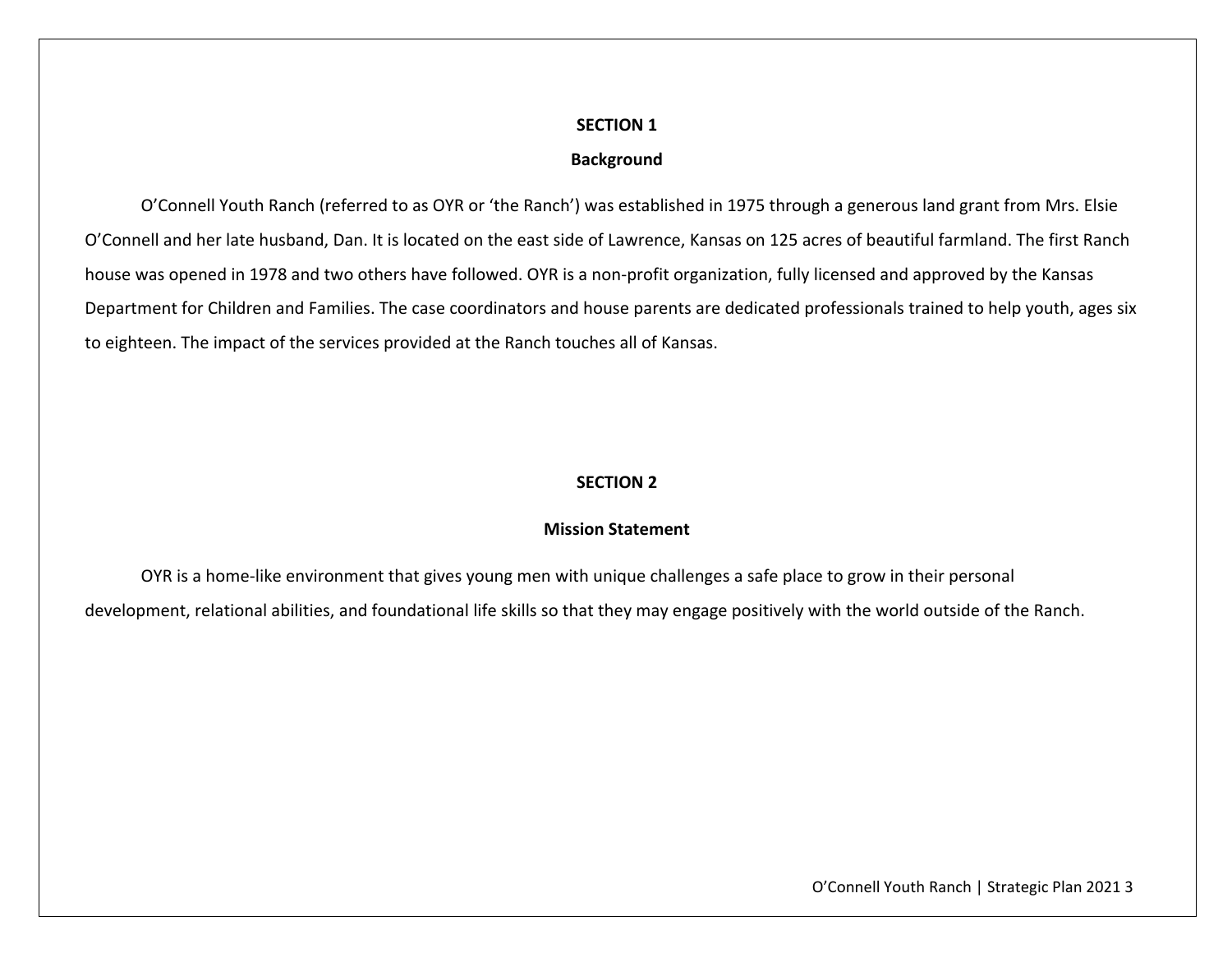#### **Vision Statement**

O'Connell Youth Ranch aims to be <sup>a</sup> leader in youth residential care, in terms of innovation, quality of care, and positive outcomes for children. OYR offers <sup>a</sup> safe, caring, Christian family environment where boys with unique challenges can develop strength and character, helping to prepare them for their futures. OYR offers an integrated blend of services and therapeutic modalities on its 125-acre property, including family-style living environments, passionate staff trained in evidence-based trauma-informed care and the family teaching model, and therapists and case coordinators who oversee individualized program plans to meet the needs of each resident. OYR also provides many opportunities for team building and recreation, including sporting activities, gardening, tending to ranch animals, participating in art and music, spiritual development, exploring the outdoors, and other activities on the property.

OYR provides care for children who have been placed in the custody of the Kansas Department of Children and Families due to abuse, neglect, or family discord. OYR supports children until they are prepared to move into an environment with <sup>a</sup> lower level of care, such as reintegration or placement with <sup>a</sup> relative, in <sup>a</sup> foster home, or another permanent planned living arrangement.

OYR is committed to maintaining and increasing the financial support it receives through state and federal programs, grants, donations, and other streams of direct income. This financial increase leads directly to an increase in quality of services and experiences young men living at the ranch are able to receive.

OYR is dedicated to increasing community awareness of the needs, challenges, and successes of the ranch and the young men residing there. It is also committed to finding new and exciting ways to engage community partnerships, donations, and volunteers.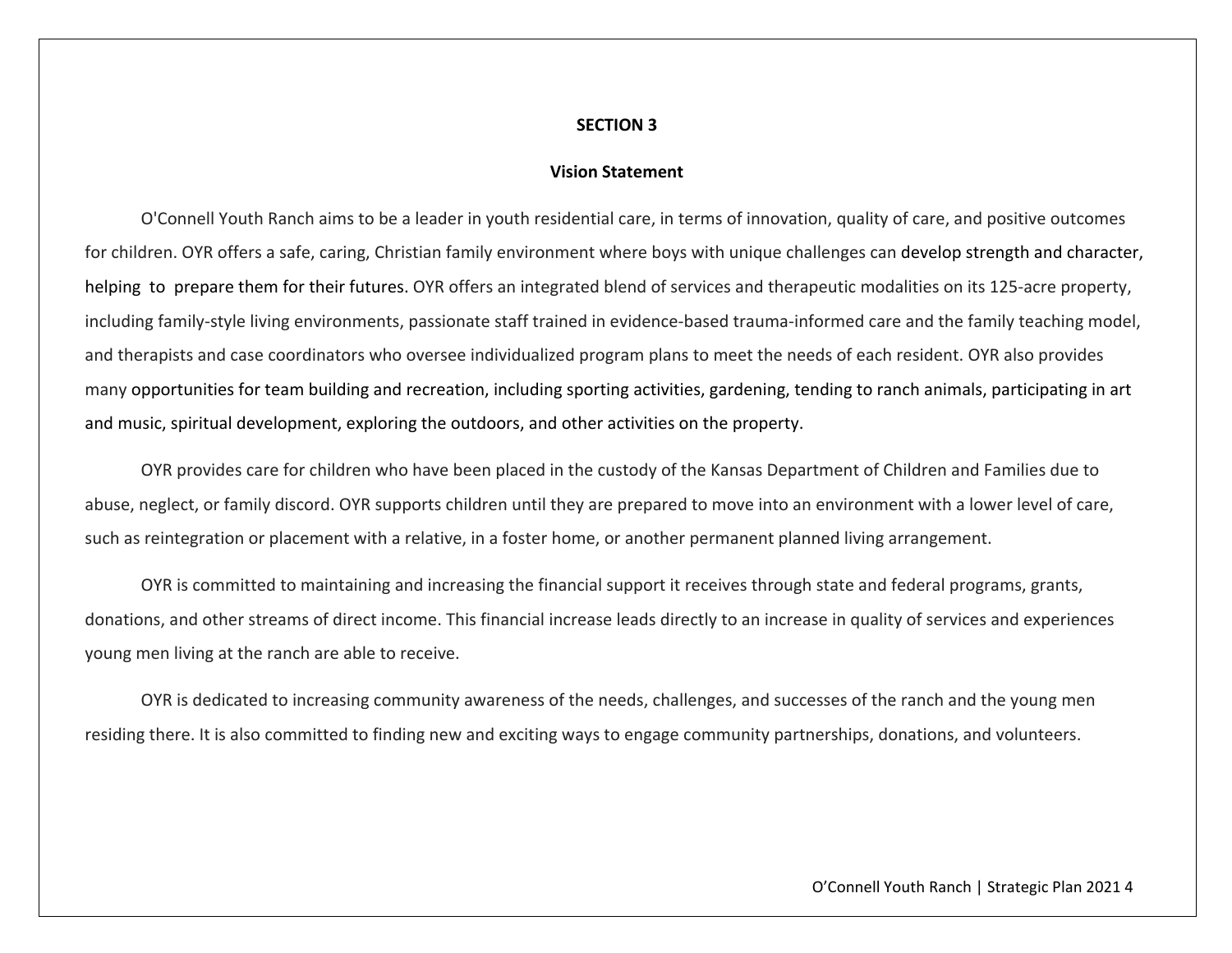### **Values**

- I. Ensure quality services that prepare emotionally challenged young men to succeed in any future environments where they will be given more autonomy and responsibility.
- II.Create innovative and engaging programming to meet the needs of OYR residents.
- III. Recruit, develop, support, and maintain an adequate number of quality staff members to provide the best care possible. Preventing occupational exhaustion and increasing staff retention rates will aid higher quality and consistent care for young men residing at OYR.
- IV. Ensure that financial aid and services continue to be available. Adequate and growing financial resources provide opportunities for increasing levels of care and connection to support young men residing at OYR.
- V. Steward the generous gift of land in <sup>a</sup> way that supports the young men at OYR, the financial needs of OYR, the larger community, and the land itself.
- VI. Increasing involvement of the community in the support of young men on the Ranch by increasing awareness, creating more volunteer opportunities, and extending donor opportunities and relationships.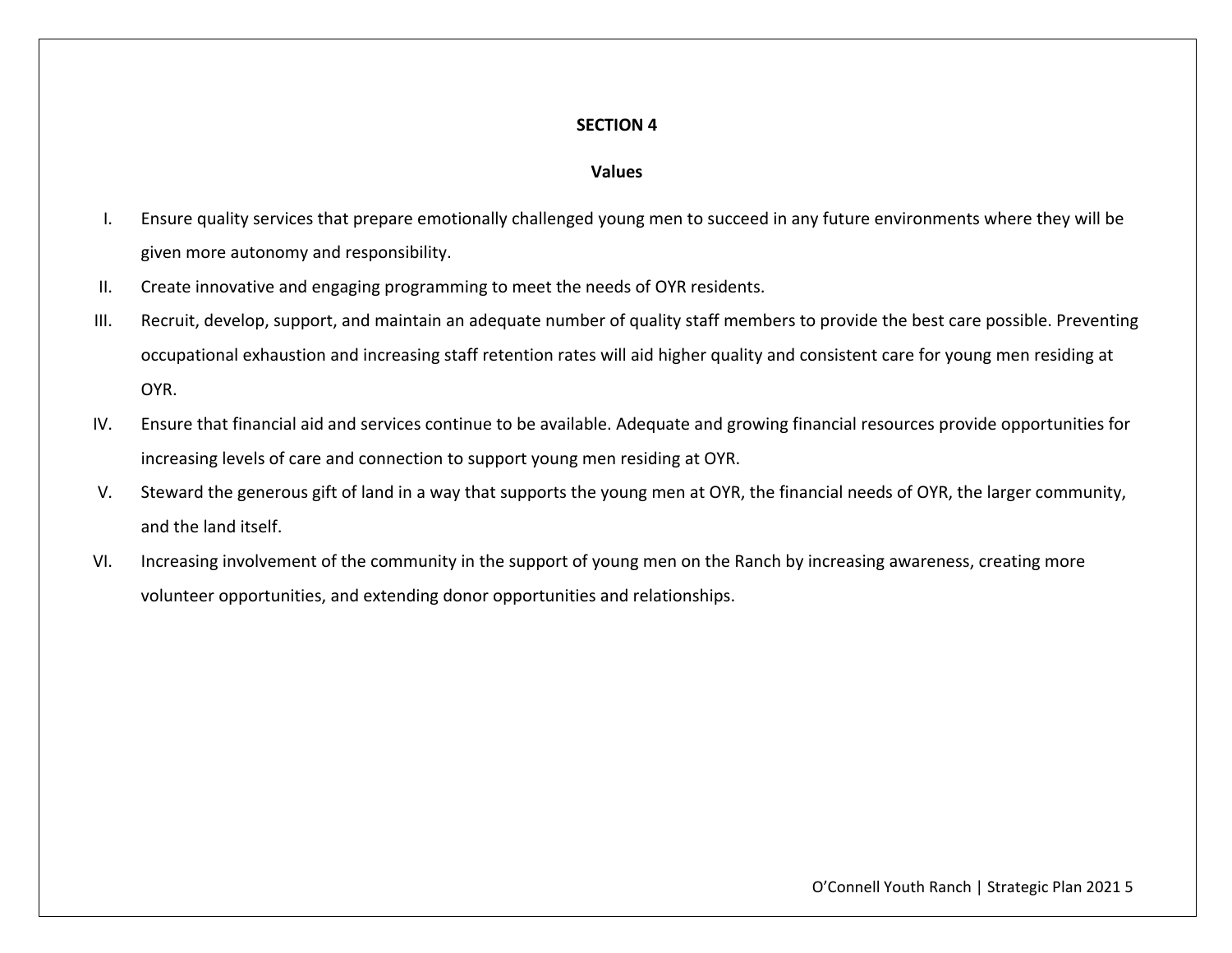### **Internal and External Analysis**

### **Strengths identified that are currently serving the organization well:**

- 125 acres of land to develop and explore. Provides many options and opportunities for young men to engage in outdoorrecreation.
- Current staff dedication and teamwork.
- 0 Quality volunteers who are making <sup>a</sup> difference.
- 0 Dedication to exploring and implementing many different therapeutic modalities, including recreation, physical activities, animal interactions, art, and music.
- $\bullet$ Dedicated board with years of management, business, and nonprofit experience.
- Freedom and creativity to create highly individualized programs for growth and care of young men.
- 0 Exceptionally versed Director with almost 30 years of serving at‐risk youth.

## **Improvements and changes being made to better meet organizational needs:**

- $\bullet$  Working toward achieving CARF accreditation, resulting in increased standards and higher level of care $_\tau$ , that would result in increased financial benefit for the Ranch.
- COVID challenged the ability to invest in staff training and development. These programs are being reinstated.
- 0 Recreational opportunities on the land.
- 0 Updating both technology hardware and software.
- Comprehensive policies and procedures.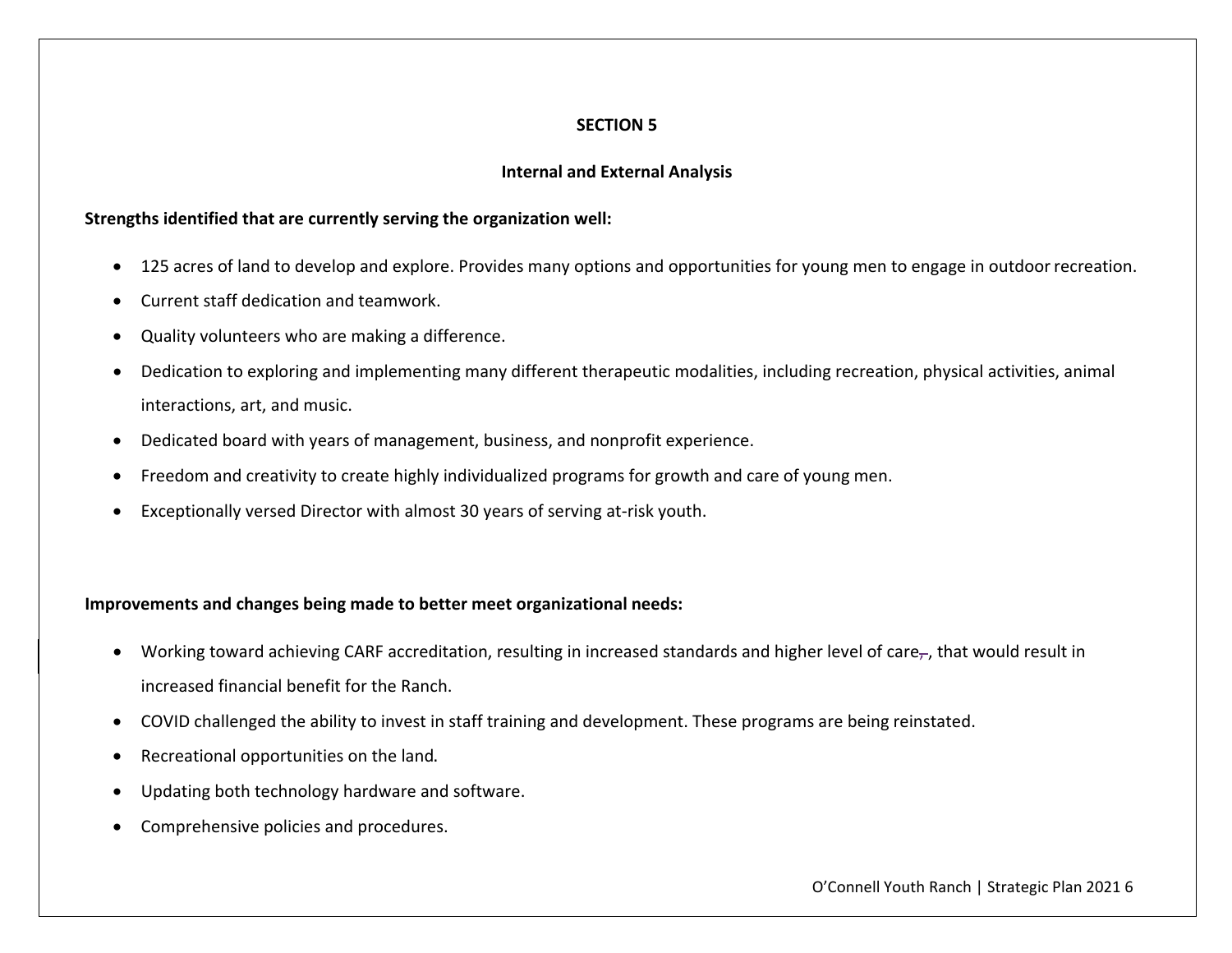- Quality assessments for staff members implemented.
- **•** Succession planning and training starting.
- Focus on continued growth and improvement.

## **New opportunities to leverage to move the organization forward:**

- Land provides opportunities for young men to engage in increased outdoor recreation.
- 0 Land also provides the opportunity for development to create more streams of financial income for the Ranch and for the young men living there.
- 0 **•** Increased volunteer engagement – the volunteers are going to make OYR shine.
- Clinical Coach coming onsite to support staff members
- 0 Opportunities to create paid positions for boys on the Ranch to provide additional support and reduce the need for young men to travel off the Ranch for work.
- $\bullet$ Increased engagement with social media to increase awareness, community engagement, and recruiting.
- **•** Increased contracting for services to bring additional expertise to the Ranch.

## **Challenges to meeting organizational needs:**

- 0 Non‐competitive salaries and limited opportunities for growth or advancement in organization.
- Lack of competitiveness has traditionally challenged the Ranch's ability to recruit and maintain staff.
- Current ratio of house staff to young men, while meeting state and federal standards, is not ideal for optimal care and connection that would provide the highest level of care for the young men.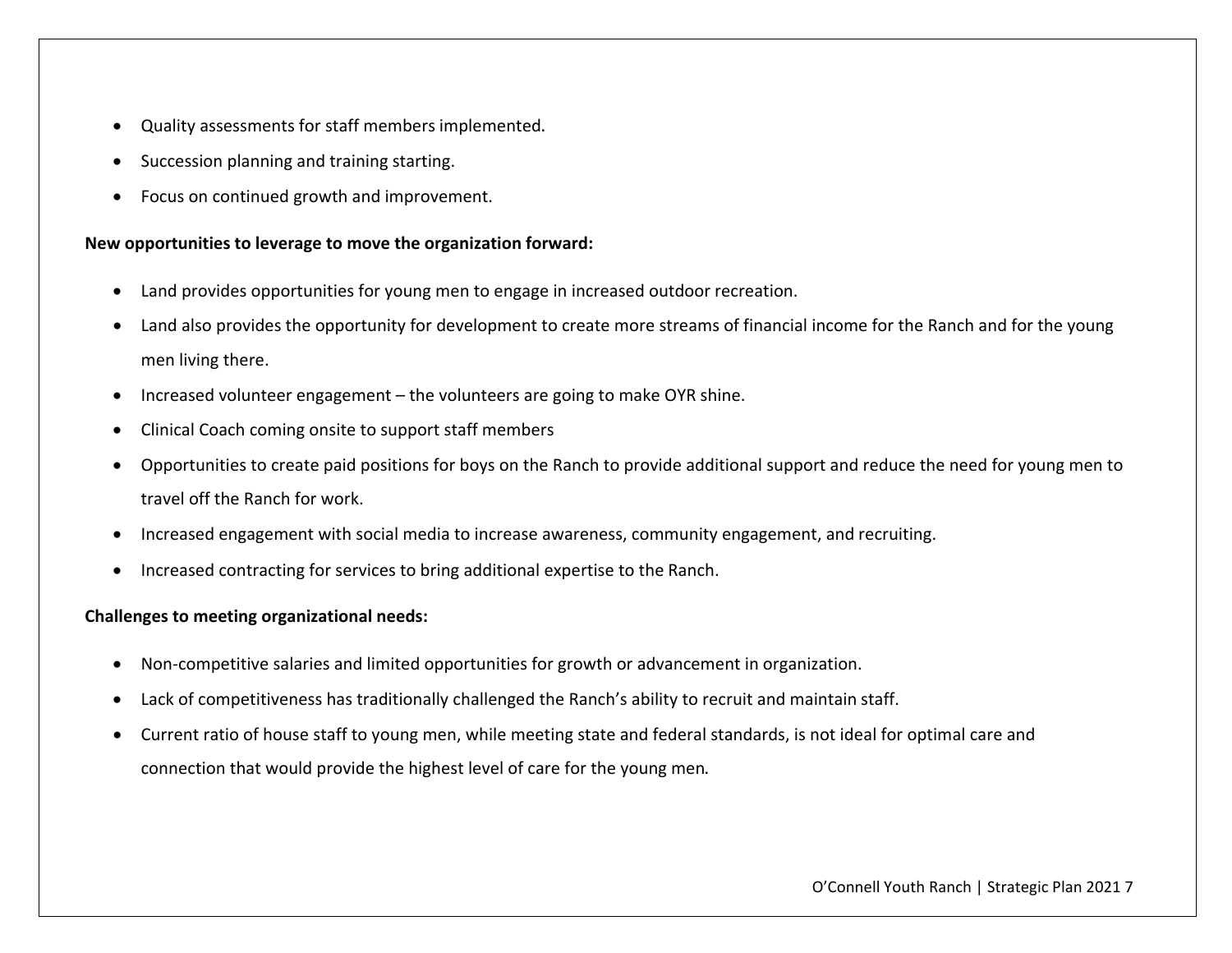- Limited number of case managers and other leadership has challenged the ability to deliver <sup>a</sup> high level of oversight and care for the young men and their unique and complex needs.
- $\bullet$ Staff workload and scheduling leaves little time for personal and professional development and rejuvenation.
- 0 Previously no standardized way to track staff or resident success or happiness.
- Needed and desired improvements demand more finances, energy, and time than currently exists.

## **Future Aspirations:**

- Supporting young men who have aged-out of the system but desire the continued structure of the Ranch. Creating positions and opportunities on the Ranch to support young men as well as the sustainability of the Ranch.
- Programing to include respite care and resources to families who are struggling and to help children avoid going into out-of-home care.
- $\bullet$ Creation of <sup>a</sup> multipurpose facility that can be rented out and generate income for the Ranch.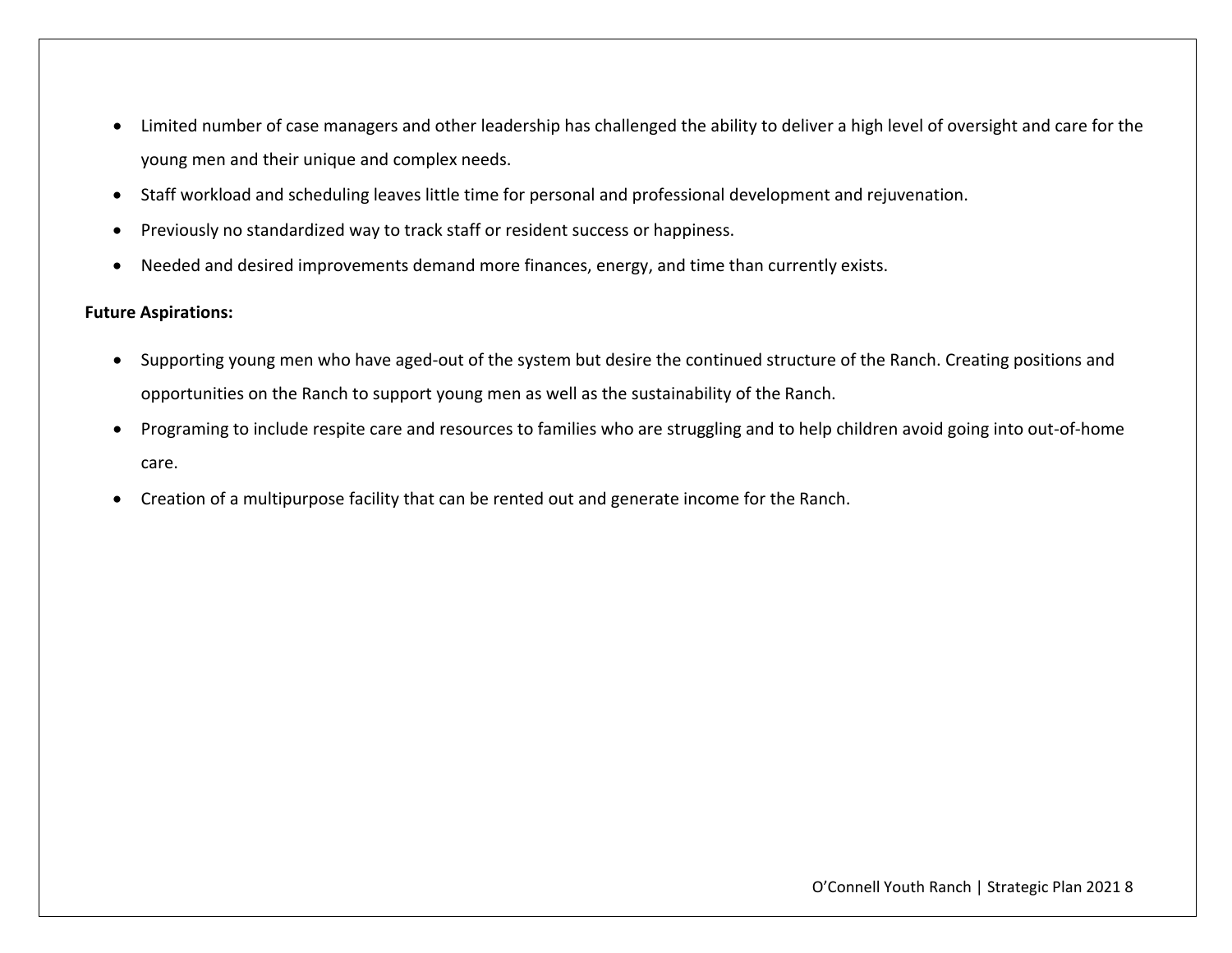## **Action Plan**

#### **I.Programming**

**Value:** Create innovative and engaging programming to meet the needs of OYR residents.

## o **Goal #1: Create more opportunities for engagement and therapeutic modalities to support young men at OYR.**

- o Strategy #1: Continue and increase opportunities for young men to engage in the arts, including art and music experiences.
- o Strategy #2: Continue therapeutic interventions.
- o Strategy #3: Increase therapeutic coaching for staff.

#### **II.Staffing**

**Value:** Recruit, develop, support, and maintain an adequate number of quality staff members to provide the best care possible.

Preventing occupational exhaustion and increasing staff retention rates will aid higher quality and consistent care for young men residing at OYR.

## o **Goal #1: Reducing staff workload, as budget allows.**

- o Strategy #1: Hire more house staff to reduce current and challenging 7:1 ratio in order to increase quality of care.
- o Strategy #2: Hire additional case manager to increase quality of care.
- o Strategy #3: Hire Director of Development in order to increase community awareness, recruit volunteers, and focus on fundraising to grow the financial support and resources of the Ranch. Including developing annual fundraiser.

## o **Goal #2: Increase staff training, development, and support.**

o Strategy #1: Engaging Clinical Coach to support therapeutic interventions with youth.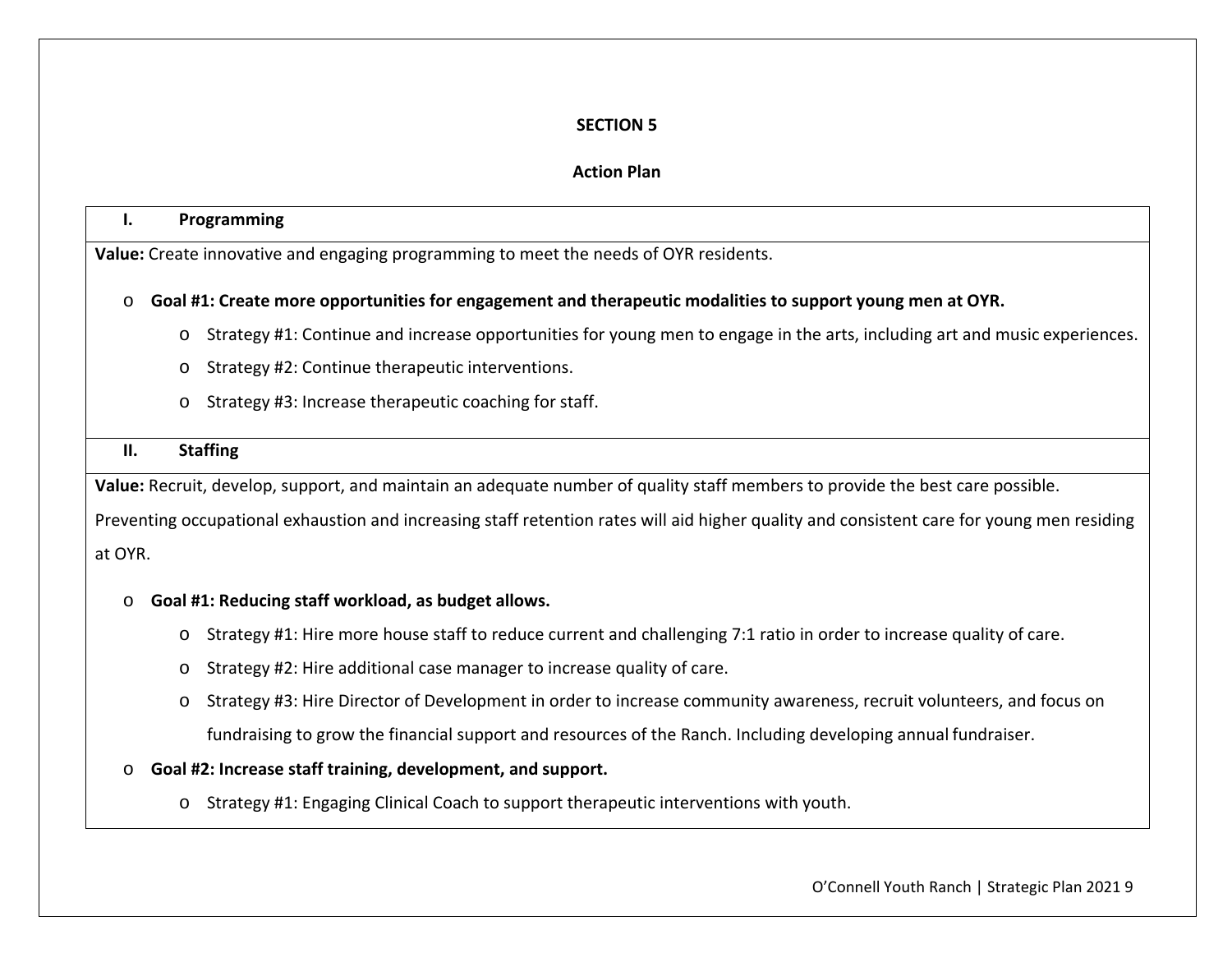- oStrategy #2: Increase of training and personal and professional development opportunities.
- oStrategy #3: Training to iIncrease continuity of care across all houses and staff members.
- o Strategy #4: Continue with newly‐implemented staff and resident young men satisfaction and quality‐of‐care assessments.

#### o**Goal #3: Increase quality of staff recruitment and retention.**

- o Strategy #1: Provide more competitive pay rate, as resources allow.
- o Strategy #2: Increase social media presence, such as Instagram, Twitter, etc.
- o Strategy #3: Provide opportunities for organizational and financial advancement.

### o **Goal #4: Improve technology quality and access.**

- o Strategy #1: Implementing new software in order to keep up with industry practices in serving youth.
- oStrategy #2: Maintain comprehensive policies and procedures to guide practice and usage.

#### **III.Finances**

**Value:** Ensure that financial aid and services continue to be available. Adequate and growing financial resources provide opportunities for

increasing levels of care and connection to support young men residing at OYR.

#### o**Goal #1: Continue and increase donor engagement.**

- o Strategy: Continue current donor engagement and relations.
- oStrategy: Look for opportunities for increased engagement.
- o Strategy: Increased social media engagement.

#### o**Goal #2: Continue and increase grants and government funding.**

- o Strategy #: CARF accreditation to increase standards of practice and financial resources.
- o Strategy #: Pursue more grant opportunities.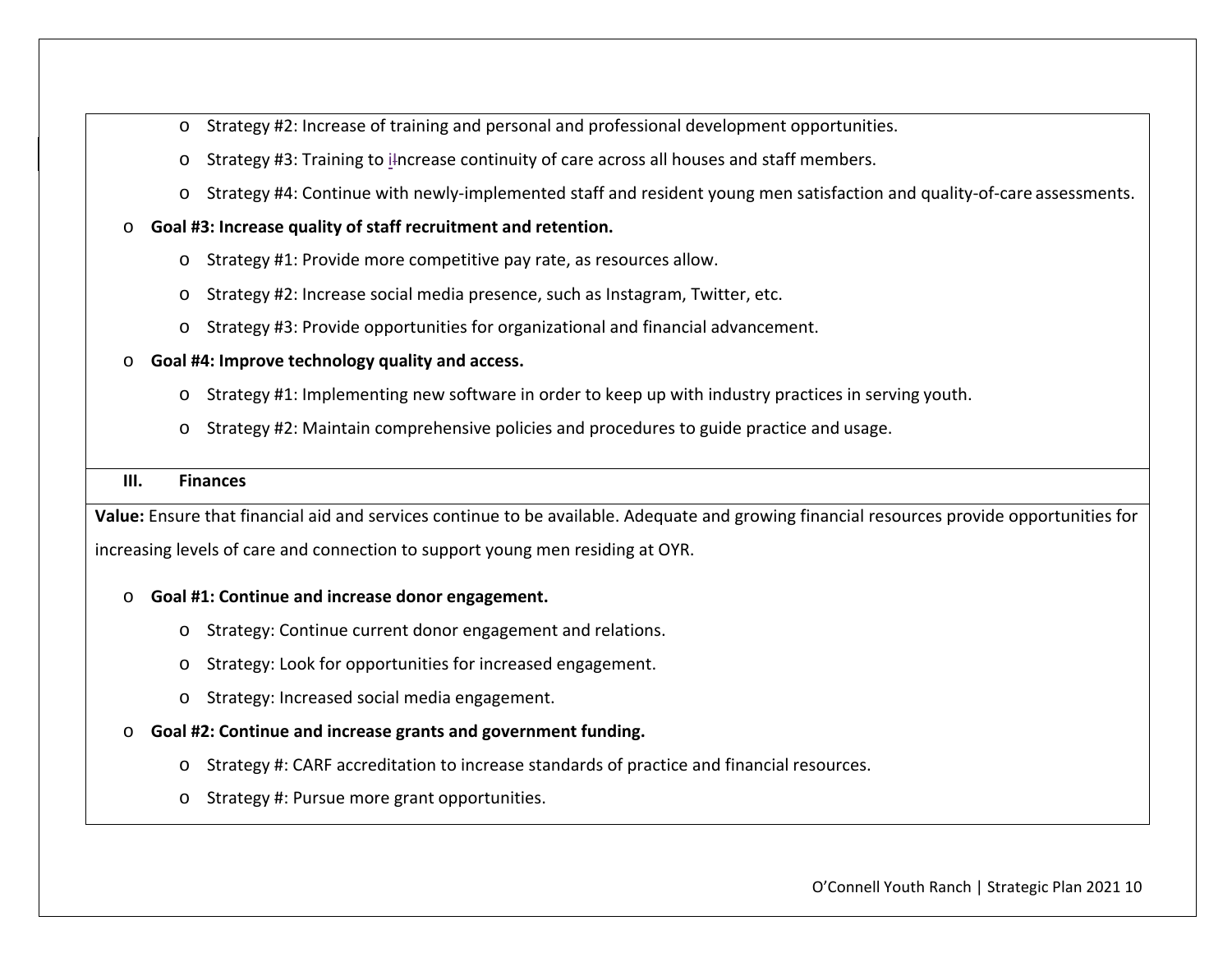- o**Goal #3: Continue and increase streams of income from land usage.**
- $\circ$  Goal #4: Create opportunities for OYR to become a community destination and create new streams of income.

#### **IV.Land Usage**

**Value:** Steward the generous gift of land in <sup>a</sup> way that supports the young men at OYR, the financial needs of OYR, the larger community, and the land itself.

- $\circ$  Goal #1: Restore Mrs. O'Connell's homestead. This would serve as a new office and provide new opportunities welcome **young men, families, volunteers, and visitors to OYR.**
	- o Strategy #: Pursue grants and other financial opportunities for restoration.
	- o Strategy #: Use contractors who will Include the young men in the restoration process to provide recreation and increase life skills.
- o **Goal #2: Increase recreational and engagement opportunities for young men.**
	- o Strategy #: Pave drive to facilitate and increase running, biking, skateboarding, etc.
	- o Strategy #: Maintain and increase usage of soccer field.
	- oStrategy #: Maintain and increase playing time on basketball court.
	- oStrategy #: Continue and increase gardening opportunities.
	- oStrategy #: Improve current lake to allow fishing and kayaking.
	- oStrategy #: Install and maintain disc golf course.
	- oStrategy #: Maintain and expand current walking trails.
	- o Strategy #: Multipurpose barn, potentially including <sup>a</sup> workshop, industrial kitchen, indoor gym, and store front to sell goods grown, built and created by young men.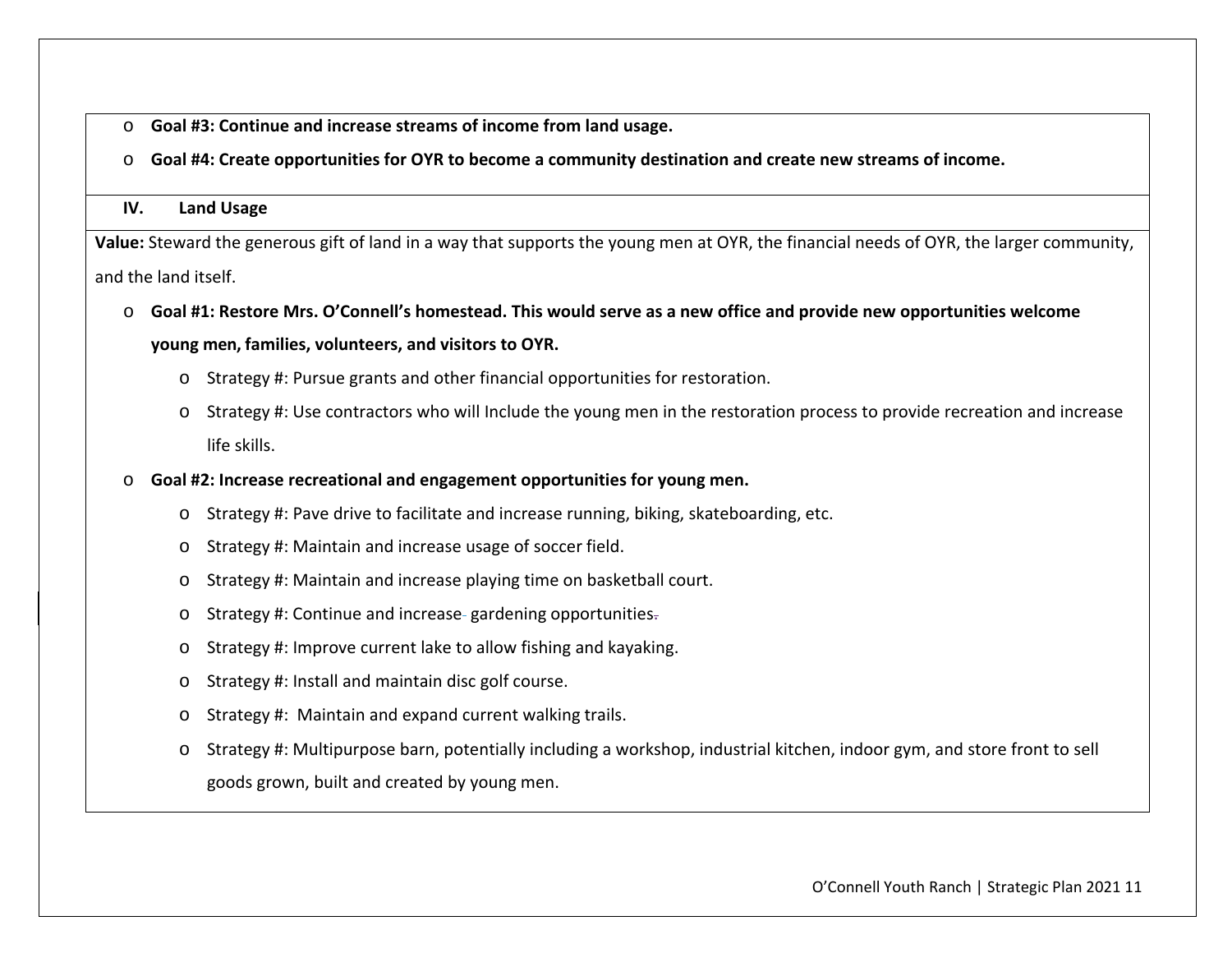#### o**Goal #3: Maintain opportunities for direct interaction with Ranch animals.**

- o Strategy #: Increase financial resources to support the work
- o Strategy #: Engage committed and knowledgeable volunteers to monitor, aid, and educate young men on proper animal interaction and care.

#### o**Goal #: Continue and increase streams of income from land usage.**

- o Strategy #: Continue farmland rental agreement.
- o Strategy #: Consider increasing animal boarding opportunities.
- $\circ$  Goal #4: Create opportunities for OYR to become a community destination and create new streams of income.
	- o Strategy #: Plant pumpkin patch and other fall‐related amenities.
	- o Strategy #: Plant Christmas Tree farm and other winter‐related amenities.
	- o Strategy #: Develop multipurpose barn to serve as wedding/event space, workshop, and store front.

#### **V.Community Engagement**

**Value:** Increasing involvement of the community in the support of young men at the Ranch by increasing awareness, creating more volunteer opportunities, and extending donor opportunities and relationships.

#### o**Goal #1: Increasing involvement of quality, knowledgeable, and dedicated volunteers.**

- o Strategy: Using social media and other marketing opportunities to educate and bring awareness of OYR and the services it provides.
- o Strategy: Leverage existing personal relationships of staff, volunteers, Board Members, and leadership to secure an increased number of knowledgeable and dedicated volunteers.
- o Strategy: Continue to foster current relationships with volunteers.